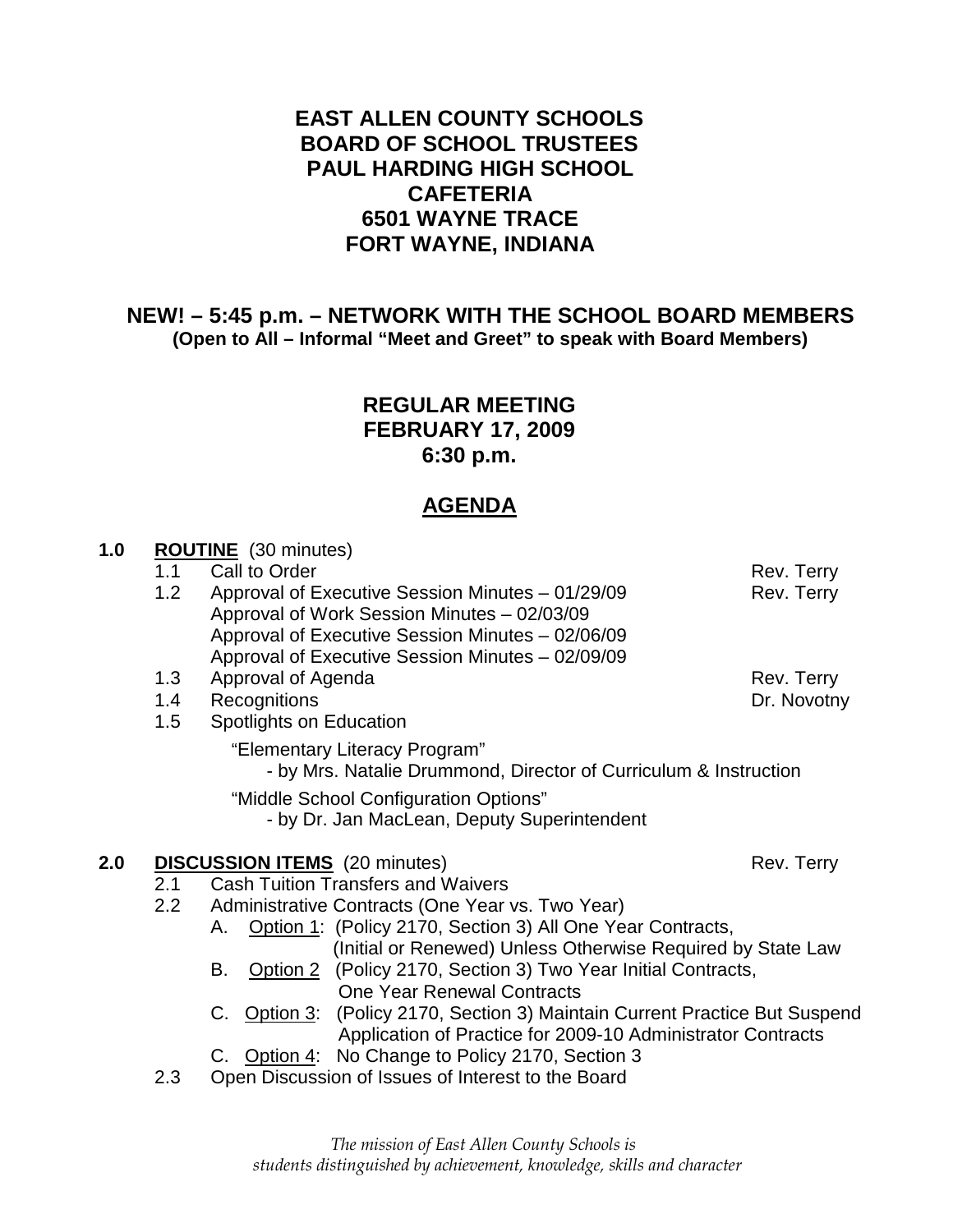### **EAST ALLEN COUNTY SCHOOLS BOARD OF SCHOOL TRUSTEES PAUL HARDING HIGH SCHOOL CAFETERIA 6501 WAYNE TRACE FORT WAYNE, INDIANA**

## **REGULAR MEETING FEBRUARY 17, 2009 6:30 p.m.**

# **AGENDA (continued)**

- **3.0 PUBLIC EXPRESSIONS** (10 minutes) Rev. Terry 3.1 Discussion and Comments on Any 1.0 Items and/or Upcoming Agenda Items
- **4.0 INFORMATION ITEMS** (10 minutes) Rev. Terry Board Discussion/Questions
	- 4.1 DECISION INFORMATION
		- Consent Items
		- Addendum Items
	- 4.2 INCIDENTAL INFORMATION
		- Promulgation of Revised Administrative Policies:
			- 3326.1 Credit Cards and Procurement Cards
			- 4140.26a Reimbursement of Pre-approved Expenses Related to Educational Work-Related Conferences (Section 4 only)
			- 4146 Tax Sheltered Retirement Plan 403(b)
			- 6111.1 Emergency Closing and Delaying of Schools (Section 5 only)
		- EACS Technology Assessment Information
		- Monthly Financial Status Report
		- Financial Report
		- Food Service Activity Report
- **5.0 ACTION ITEMS** (2 minutes) **Rev. Terry** Rev. Terry
	- 5.1 New Administrative Policy 5118 Cash Tuition Transfers
	- 5.2 New Administrative Policy 5118.5 Cash Tuition Waivers
	- 5.3 Amendment to Policy 2170, Section 3 Administrator Contract Length
	- 5.4 Amendment to Policy 2150 Administrator Evaluation OR Resolution